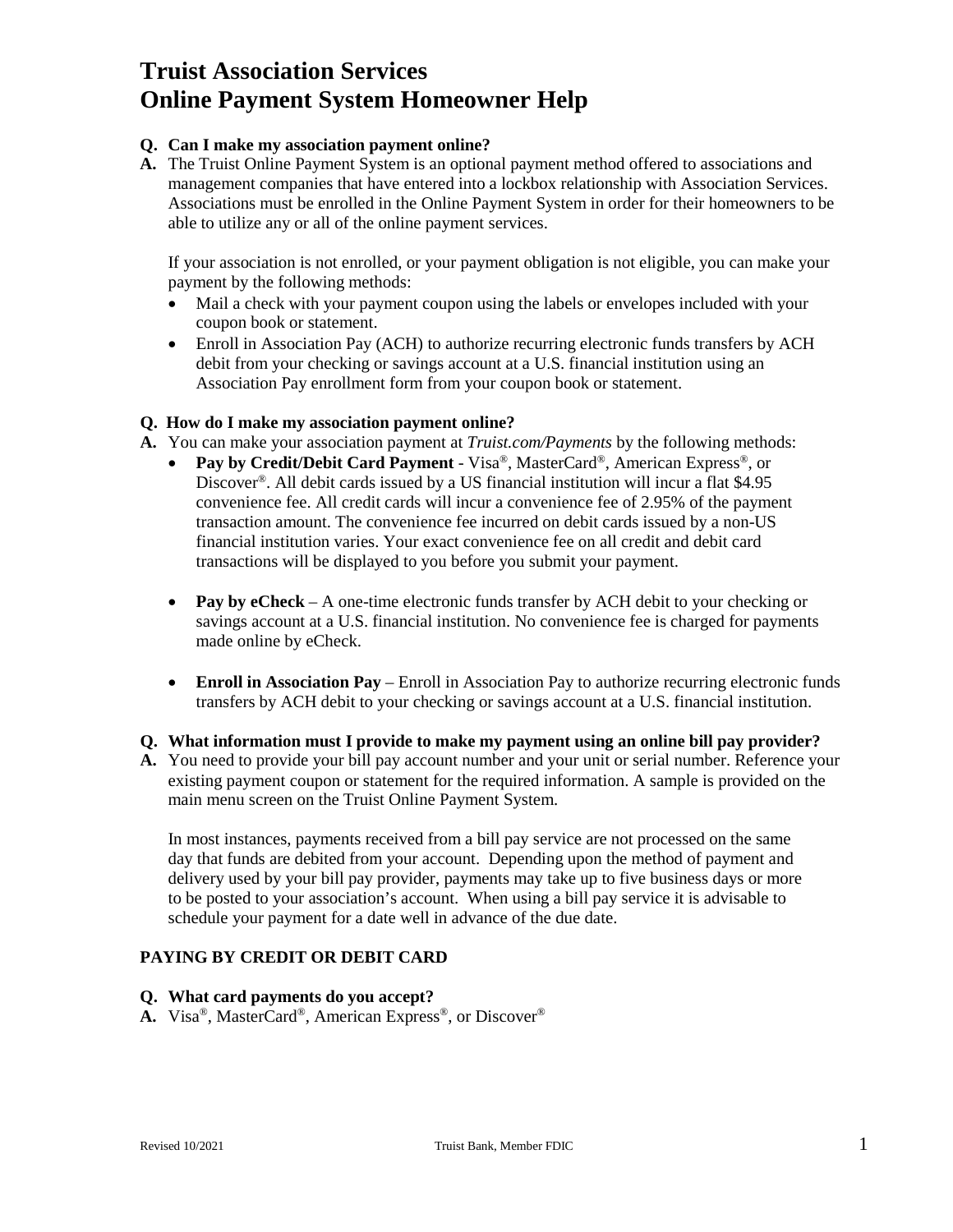# **Q. How will the payment look on my credit/debit card statement?**

**A.** When you make a payment by credit/debit card, a charge will be applied to your credit/debit card account for the amount of your payment in addition to the convenience fee. The name that appears on your credit/debit card statement is the full or abbreviated name of your association and Truist's phone number.

# **Q. When will my payment made by credit/debit card be applied?**

**A.** All payments made by credit/debit card online are processed the next business day. A business day is defined as every day except Saturdays, Sundays and bank and/or federal holidays.

## **Q. What is the convenience fee for making a payment by credit/debit card online?**

- All debit cards issued by a US financial institution will incur a flat \$4.95 convenience fee.
- All credit cards will incur a convenience fee of 2.95% of the payment transaction amount.
- The convenience fee incurred on debit cards issued by a non-US financial institution varies.
- Your exact convenience fee on all credit and debit card transactions will be displayed to you before you submit your payment.

*Convenience fees are subject to change without notice.* 

# **Q. If I pay online now by credit/debit card, will I be charged automatically next month?**

**A.** The Truist Online Payment System by card payments is a one-time payment option. You must initiate an online payment each time you want to make a payment by card payment.

# **Q. What type of receipt will I receive if I pay by card?**

**A.** Once you submit your payment online by credit/debit card, a receipt page will appear confirming your transaction. Print this page for your records. If you enter your email address during the time of the transaction for credit/debit card payments, a receipt will also be sent electronically to the email you provided.

## **Q. Is there a maximum payment amount per transaction for payments made by credit/debit card?**

**A.** The current maximum payment amount for a single card payment transaction is \$10,000.00. Multiple online payments can be submitted toward the same obligation; however, each payment transaction will incur a convenience fee.

# **PAYING BY eCheck**

## **Q. What is eCheck?**

**A.** eCheck is a one-time electronic funds transfer by ACH debit to your checking or savings account at a U.S. financial institution.

## **Q. How will the payment by eCheck look on my bank statement?**

**A.** When you make a payment by eCheck, a debit will be applied to your account for the amount of your payment in addition to the convenience fee. The name that appears on your bank statement is your full or abbreviated association name.

## **Q. When will my payment made by eCheck be applied?**

**A.** Payments made by eCheck could take up to four business days to be processed and applied to the association's account. A business day is every day except Saturdays, Sundays and bank federal holidays.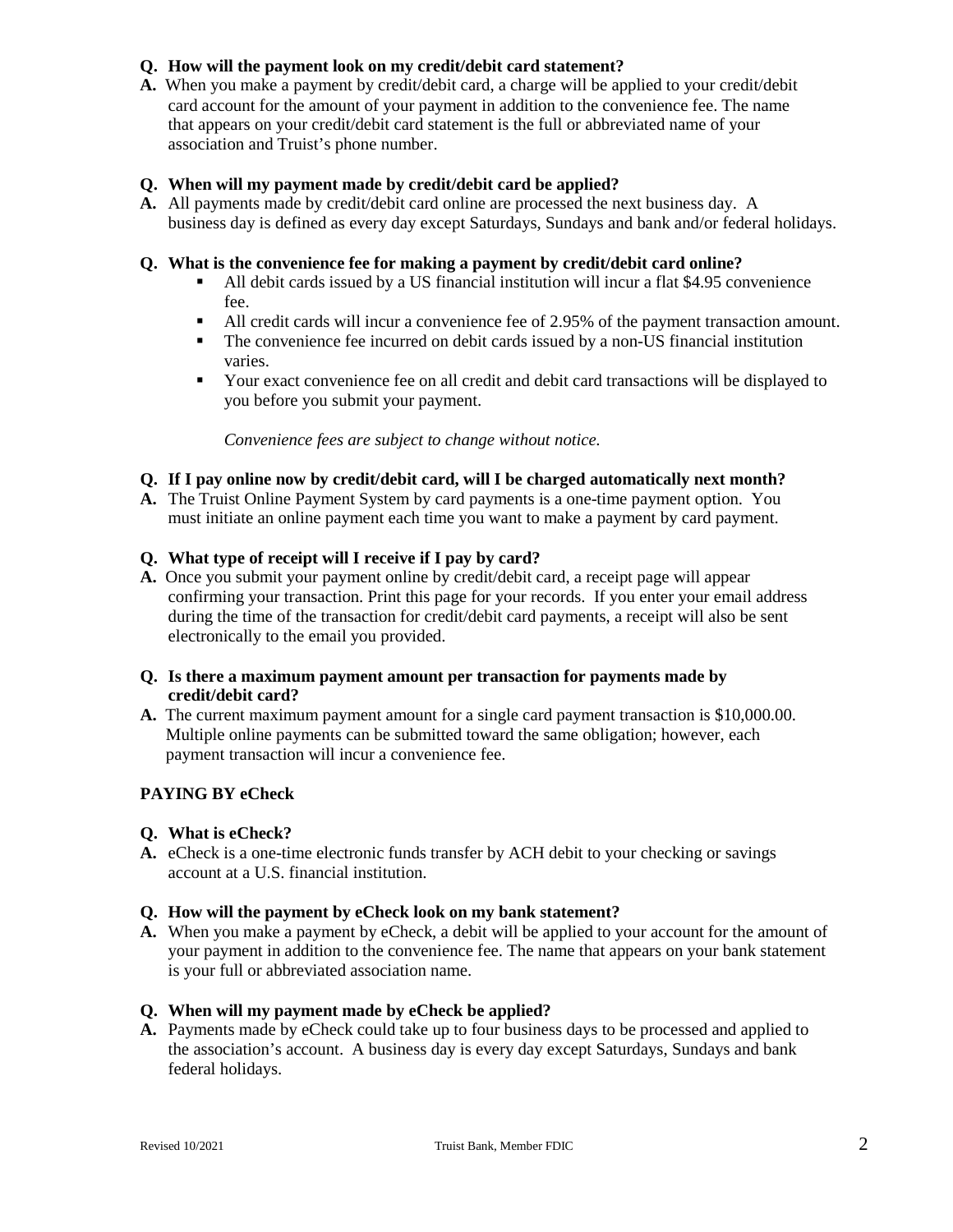## **Q. What types of accounts can be debited through eCheck?**

**A.** You can pay online through a checking or savings account at any U.S. financial institution.

## **Q. What is the convenience fee for making a payment by eCheck online?**

**A.** There is no convenience fee for making a payment online by eCheck.

#### **Q. If I pay online now by eCheck, will I be charged automatically next month?**

**A.** The Truist Online Payment System by eCheck is a one-time payment option. You must initiate an online payment each time you want to make a payment by eCheck.

#### **Q. What type of receipt will I receive if I pay by eCheck online?**

**A.** Once you submit your payment online by eCheck, a receipt page will appear confirming your transaction. You may print the receipt for your records. If you enter your email address during the time of the transaction for echeck payments, a receipt will also be sent electronically to the email you provided.

#### **Q. Is there a maximum payment amount per transaction for payments made by eCheck?**

**A.** The current maximum payment amount for a single eCheck payment transaction is \$20,000. Multiple online payments can be submitted toward the same obligation.

## **ENROLL IN Truist's ASSOCIATION PAY**

#### **Q. What is Truist Association Pay (ACH)?**

**A.** When you enroll in Truist Association Pay (ACH), you are authorizing a recurring electronic funds transfer by ACH debit from your checking or savings account at any U.S. financial institution.

#### **Q. How do I enroll in Association Pay (ACH)?**

**A.** Homeowners can enroll online at Truist.com home page, Personal tab, and selecting **Association Online Payment** from the **Log in to another account** drop down menu, or by clicking the **Pay now or enroll** link at Truist.com/Payments. Enroll online through the 25<sup>th</sup> of the month to be effective for the next debit month.

Paper authorizations must be received by the  $20<sup>th</sup>$  of the month to be effective for the next debit month. If the  $20<sup>th</sup>$  falls on a weekend or holiday, the deadline is the last business day prior to the  $20<sup>th</sup>$ .

#### **Q. How will the payment by Association Pay look on my bank statement?**

**A.** The name that appears on your bank statement is your full or abbreviated association name.

#### **Q. When will my payment made by Truist Association Pay be applied?**

**A.** When your payment is due, your account will be debited automatically on the  $3<sup>rd</sup>$  of the month. If the  $3<sup>rd</sup>$  falls on a weekend or holiday, accounts are debited on the next business day.

#### **Q. What is the convenience fee for enrolling in Truist Association Pay (ACH) online?**

**A.** There is no convenience fee for enrolling online in Association Pay (ACH) online.

#### **Q. If I enroll online in Association Pay, will I be charged automatically next month?**

**A.** Payments will continue to be automatically debited from your account when they are due. The transfer of funds from your account will not cease until you notify us in writing on or before the applicable cutoff date to be effective for the next debit date.